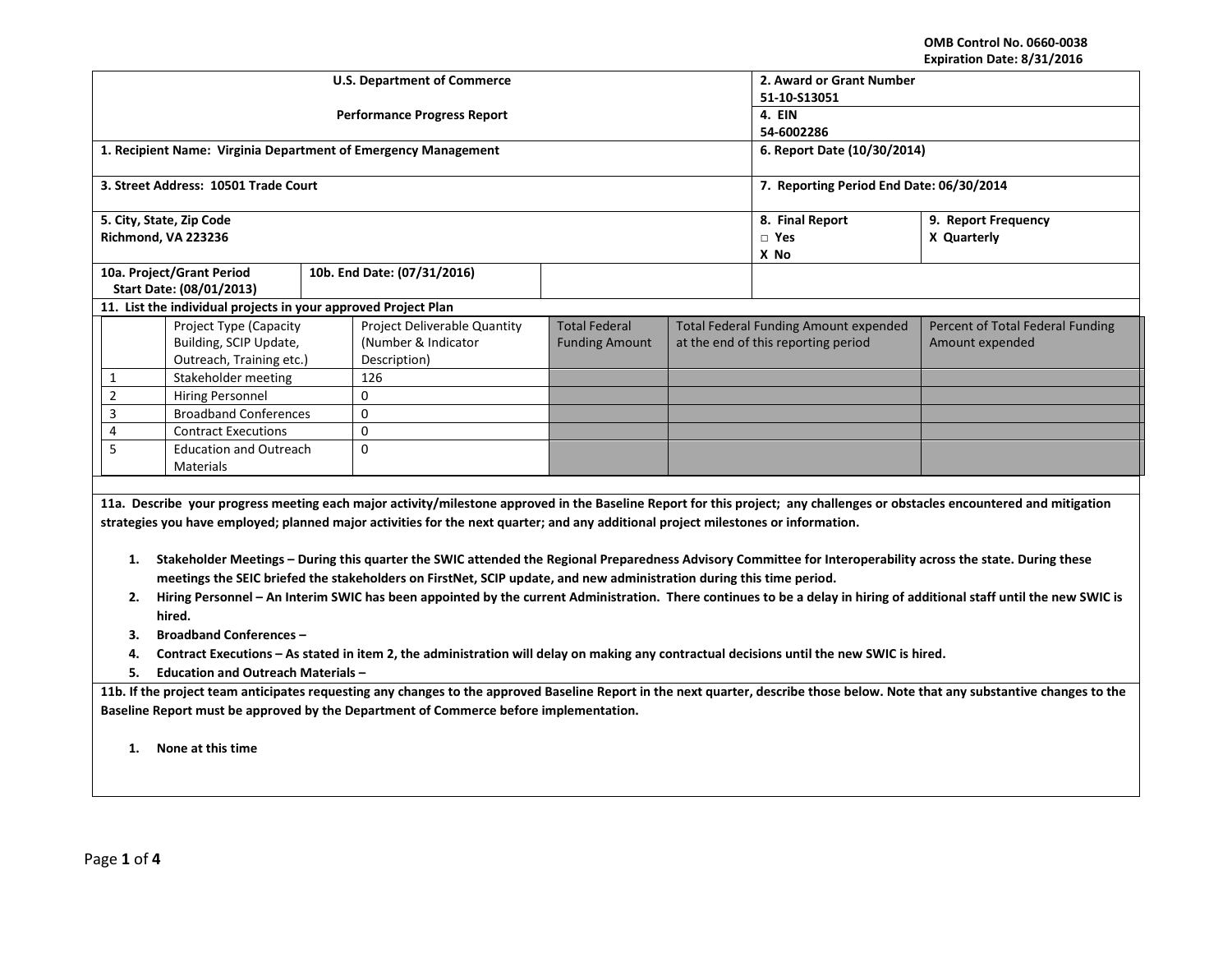**11c. Provide any other information that would be useful to NTIA as it assesses this project's progress.** 

**1. None at this time**

**11d. Describe any success stories or best practices you have identified. Please be as specific as possible.**

**1. None at this time**

**12. Personnel** 

**12a. If the project is not fully staffed, describe how any lack of staffing may impact the project's time line and when the project will be fully staffed.**

**1. The project is not fully staffed during this quarter. At this time this should not impact the program.**

**12b. Staffing Table**

| <b>Job Title</b> | ETE <sub>0</sub> /<br>7 I C 70 | Proiect(s<br>Assigned | <b>Change</b> |
|------------------|--------------------------------|-----------------------|---------------|
| SWIC             | 50%                            | FirstNet<br>PSBN      |               |
|                  |                                |                       |               |

| Add Row | Remove Row |
|---------|------------|

## **13. Subcontracts (Vendors and/or Subrecipients)**

**13a. Subcontracts Table – Include all subcontractors. The totals from this table must equal the "Subcontracts Total" in Question 14f.**

| Subcontract Purpose<br>Name |                        | Type               | RFP/RFQ | Contract | Start   | End    | <b>Total Federal</b>   | <b>Total Matching</b>  | Project and % Assigned |
|-----------------------------|------------------------|--------------------|---------|----------|---------|--------|------------------------|------------------------|------------------------|
|                             |                        | (Vendor/Subrec.)   | Issued  | Executed | Date    | Date   | <b>Funds Allocated</b> | <b>Funds Allocated</b> |                        |
|                             |                        |                    | (Y/N)   | (Y/N)    |         |        |                        |                        |                        |
| Data                        | To collect information | Vendor             | N       | N        |         |        | \$280,000              |                        |                        |
| Collection                  | from stakeholders for  |                    |         |          |         |        |                        |                        |                        |
|                             | <b>PSBN</b>            |                    |         |          |         |        |                        |                        |                        |
| Project                     | Assist in development  | Vendor             | N       | N        |         |        | \$1,147,380            |                        |                        |
| Manager/Subj                | of planning for est of |                    |         |          |         |        |                        |                        |                        |
| ect Matter                  | <b>NPSBN</b>           |                    |         |          |         |        |                        |                        |                        |
| Experts                     |                        |                    |         |          |         |        |                        |                        |                        |
| Regional                    | Organize stakeholder   | Secretariat Office | Y       |          | 10/1/20 | 6/30/1 | \$402,480              |                        |                        |
| Coordination/               | meetings; maintain     | of Public Safety   |         |          | 13      |        |                        |                        |                        |
| Outreach/Offi               | website and            | and Homeland       |         |          |         |        |                        |                        |                        |
| ce Mgr                      | awareness              | Security           |         |          |         |        |                        |                        |                        |
| Interop                     | Annual stakeholder     | AAPCO              | N       | v        | 10/1/20 | 12/201 | \$150,000              |                        |                        |
| Conference                  | conference, tracks     |                    |         |          | 13      |        |                        |                        |                        |
|                             | will include           |                    |         |          |         |        |                        |                        |                        |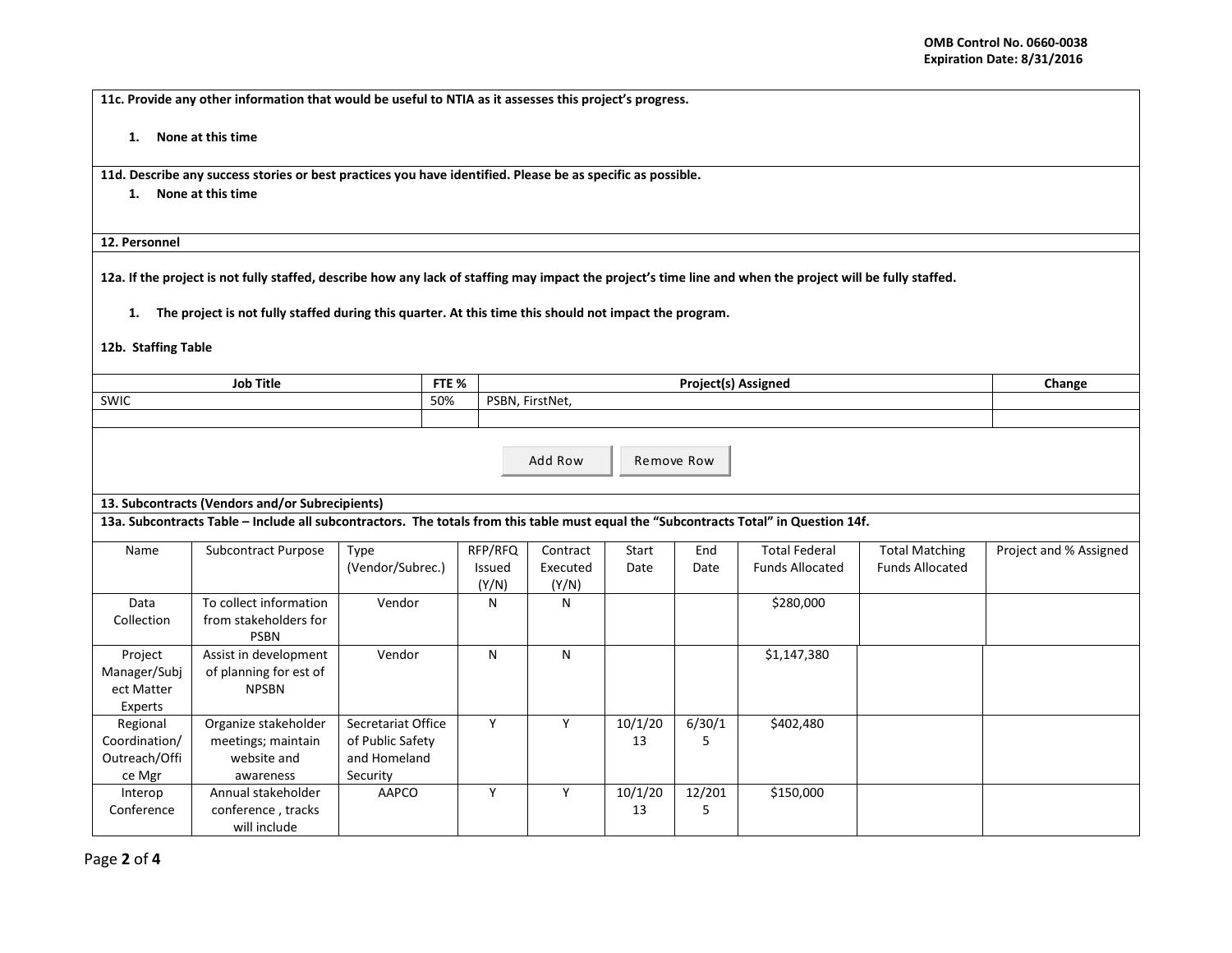|                                                                                                                                                                                                    | informational sessions<br>on PSBN                                                                                                                                                               |                      |             |                          |         |                     |  |                                                             |        |                                |             |  |                          |
|----------------------------------------------------------------------------------------------------------------------------------------------------------------------------------------------------|-------------------------------------------------------------------------------------------------------------------------------------------------------------------------------------------------|----------------------|-------------|--------------------------|---------|---------------------|--|-------------------------------------------------------------|--------|--------------------------------|-------------|--|--------------------------|
|                                                                                                                                                                                                    |                                                                                                                                                                                                 |                      |             |                          |         | Add Row             |  | Remove Row                                                  |        |                                |             |  |                          |
| 13b. Describe any challenges encountered with vendors and/or subrecipients.                                                                                                                        |                                                                                                                                                                                                 |                      |             |                          |         |                     |  |                                                             |        |                                |             |  |                          |
|                                                                                                                                                                                                    | 14. Budget Worksheet                                                                                                                                                                            |                      |             |                          |         |                     |  |                                                             |        |                                |             |  |                          |
|                                                                                                                                                                                                    |                                                                                                                                                                                                 |                      |             |                          |         |                     |  |                                                             |        |                                |             |  |                          |
|                                                                                                                                                                                                    | Columns 2, 3 and 4 must match your current project budget for the entire award, which is the SF-424A on file.<br>Only list matching funds that the Department of Commerce has already approved. |                      |             |                          |         |                     |  |                                                             |        |                                |             |  |                          |
| Project Budget Element (1)                                                                                                                                                                         |                                                                                                                                                                                                 | <b>Federal Funds</b> |             | <b>Approved Matching</b> |         | <b>Total Budget</b> |  | <b>Federal Funds</b>                                        |        | <b>Approved Matching Funds</b> |             |  | Total Funds Expended (7) |
|                                                                                                                                                                                                    |                                                                                                                                                                                                 | Awarded (2)          |             | Funds (3)                |         | (4)                 |  | Expended (5)                                                |        | Expended (6)                   |             |  |                          |
| a. Personnel Salaries                                                                                                                                                                              |                                                                                                                                                                                                 |                      | \$228,000   |                          |         | \$228,000           |  | \$26,814.78                                                 |        |                                |             |  | \$26,814.78              |
| b. Personnel Fringe Benefits                                                                                                                                                                       |                                                                                                                                                                                                 |                      | \$82,609    |                          |         | \$82,609            |  | \$10,426.40                                                 |        |                                |             |  | \$10,426.40              |
| c. Travel                                                                                                                                                                                          |                                                                                                                                                                                                 |                      | \$105,480   |                          |         | \$105,480           |  | \$3,565.66                                                  |        |                                |             |  | \$3,565.66               |
| d. Equipment                                                                                                                                                                                       | \$0                                                                                                                                                                                             |                      | \$0         | \$0.00                   |         |                     |  |                                                             | \$0.00 |                                |             |  |                          |
| e. Materials/Supplies                                                                                                                                                                              |                                                                                                                                                                                                 |                      | \$29,401    |                          |         | \$29,401            |  | \$0.00                                                      |        |                                |             |  | \$0.00                   |
| f. Subcontracts Total                                                                                                                                                                              |                                                                                                                                                                                                 |                      | \$2,167,060 |                          |         | \$2,167,060         |  | \$49197.16                                                  |        |                                |             |  | \$49,197.16              |
| g. Other                                                                                                                                                                                           |                                                                                                                                                                                                 |                      | \$144,300   |                          | 689,213 | \$833,513           |  | \$0.00                                                      |        |                                | \$13,907.83 |  | \$13,907.83              |
| h. Total Costs                                                                                                                                                                                     |                                                                                                                                                                                                 |                      | \$2,756,850 |                          | 689,213 | \$3,446,063         |  | \$90,004.00                                                 |        |                                | \$13,907.83 |  | \$103,911.83             |
| 100%<br>i. % of Total<br>80%<br>20%                                                                                                                                                                |                                                                                                                                                                                                 |                      |             |                          |         |                     |  |                                                             | 3%     |                                | 15%         |  | 85%                      |
| 15. Certification: I certify to the best of my knowledge and belief that this report is correct and complete for performance of activities for the purpose(s) set forth in the award<br>documents. |                                                                                                                                                                                                 |                      |             |                          |         |                     |  |                                                             |        |                                |             |  |                          |
| 16a. Typed or printed name and title of Authorized Certifying Official                                                                                                                             |                                                                                                                                                                                                 |                      |             |                          |         |                     |  | 16c. Telephone (area code, number, and extension)           |        |                                |             |  |                          |
| <b>Cheryl Lee</b>                                                                                                                                                                                  |                                                                                                                                                                                                 |                      |             |                          |         |                     |  | 804 897 9760                                                |        |                                |             |  |                          |
| <b>Grants Director</b>                                                                                                                                                                             |                                                                                                                                                                                                 |                      |             |                          |         |                     |  | 16d. Email Address<br>Cheryl.Lee@vdem.virginia.gov          |        |                                |             |  |                          |
| 16b. Signature of Authorized Certifying Official<br>Cheryl J. Lee                                                                                                                                  |                                                                                                                                                                                                 |                      |             |                          |         |                     |  | 16e. Date Report Submitted (month, day, year)<br>10/31/2014 |        |                                |             |  |                          |
|                                                                                                                                                                                                    |                                                                                                                                                                                                 |                      |             |                          |         |                     |  |                                                             |        |                                |             |  |                          |